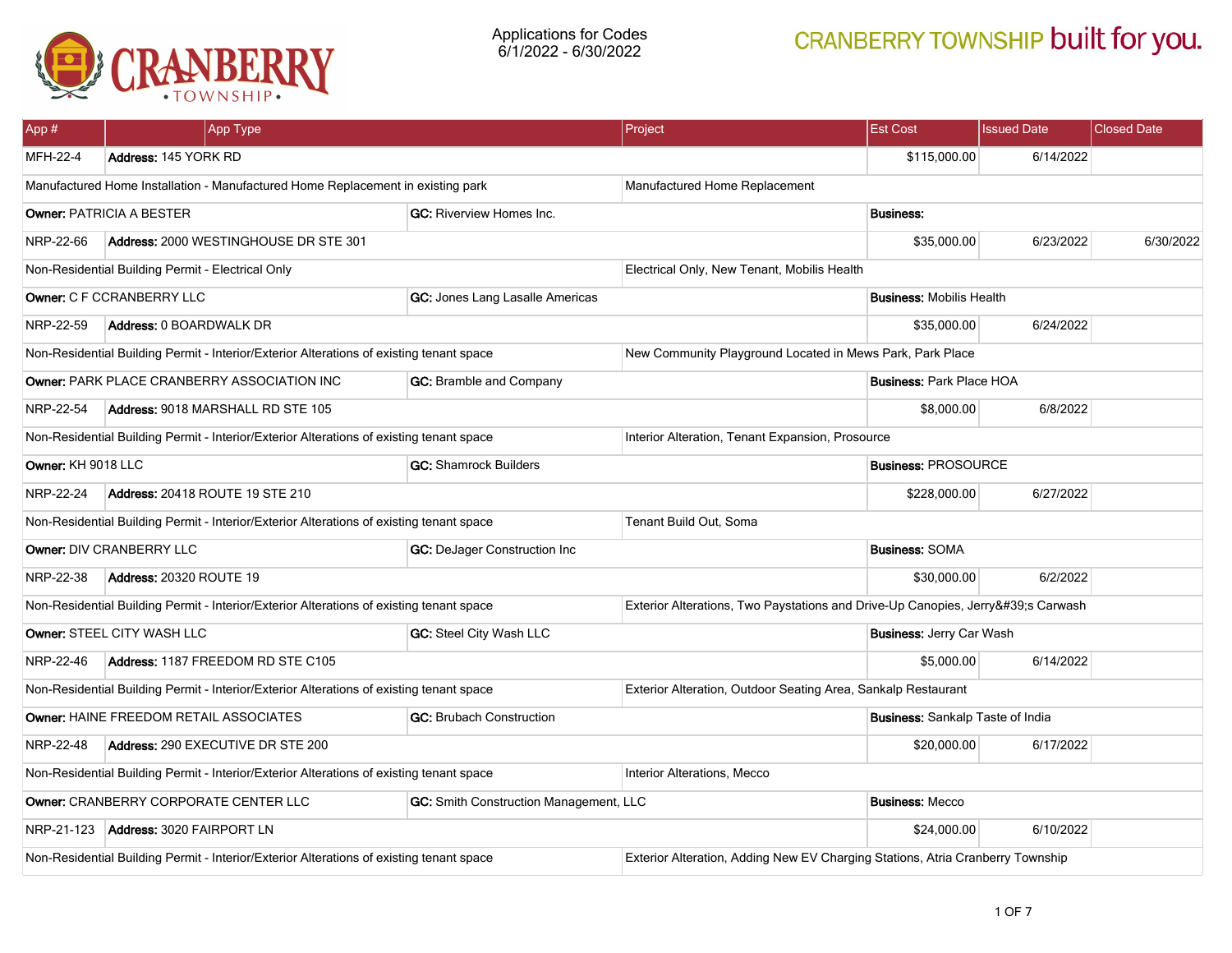

| Owner: FDG CB PROPCO LLC                                                                      |                                                                                     | <b>GC:</b> Dalkia solutions                                   |                                                                                       | <b>Business: Atria</b>                                                                |                  |  |
|-----------------------------------------------------------------------------------------------|-------------------------------------------------------------------------------------|---------------------------------------------------------------|---------------------------------------------------------------------------------------|---------------------------------------------------------------------------------------|------------------|--|
|                                                                                               | NRP-21-114 Address: 6000 BRANDT DR                                                  |                                                               |                                                                                       | \$6,210,315.22                                                                        | 6/24/2022        |  |
| Non-Residential Building Permit - Multi Family Building (Apartment building)                  |                                                                                     |                                                               | New Multi Family Apartment Building, 36 Units, Brandt Drive Apartments, Bldg 5        |                                                                                       |                  |  |
|                                                                                               | Owner: RPG CRANBERRY LLC                                                            | <b>GC: DGA Builders</b>                                       | <b>Business: Brandt Drive Apartments</b>                                              |                                                                                       |                  |  |
| NRP-22-43                                                                                     | Address: 0                                                                          |                                                               |                                                                                       | \$4,000.00                                                                            | 6/6/2022         |  |
|                                                                                               | Non-Residential Building Permit - Wireless Communication Facility                   |                                                               | Wireless Communication Facility, Non-Tower Based, Within ROW, Verizon Wireless        |                                                                                       |                  |  |
| Owner:                                                                                        |                                                                                     | <b>GC: Verizon Wireless</b>                                   |                                                                                       | <b>Business: Verizon Wireless</b>                                                     |                  |  |
| NRP-22-60                                                                                     | Address: 8600 PETERS RD                                                             |                                                               |                                                                                       | \$15,000.00                                                                           | 6/29/2022        |  |
|                                                                                               | Non-Residential Building Permit - Wireless Communication Facility                   |                                                               | Wireless Communication Facility, Non-Tower Based, Within ROW, 8600 Peters Rd, Verizon |                                                                                       |                  |  |
|                                                                                               | Owner: MICHAEL E STAGEL & CINDY D STAGEL                                            | GC: Mountain State Community Wireless                         |                                                                                       | <b>Business: Verizon Wireless</b>                                                     |                  |  |
| NRP-22-61                                                                                     | Address: 8669 PETERS RD                                                             |                                                               |                                                                                       | \$15,000.00                                                                           | 6/29/2022        |  |
| Non-Residential Building Permit - Wireless Communication Facility                             |                                                                                     |                                                               |                                                                                       | Wireless Communication Facility, Non-Tower Based, Within ROW, 8669 Peters Rd, Verizon |                  |  |
|                                                                                               | GC: Mountain State Community Wireless<br>Owner: TAMI L ECKENRODE & TIMOTHY J FELKER |                                                               |                                                                                       | <b>Business: Verizon Wireless</b>                                                     |                  |  |
| NRP-22-62<br><b>Address: 30 BURKE RD</b>                                                      |                                                                                     |                                                               |                                                                                       | \$15,000.00                                                                           | 6/29/2022        |  |
|                                                                                               | Non-Residential Building Permit - Wireless Communication Facility                   |                                                               | Wireless Communication Facility, Non-Tower Based, Within ROW, 30 Burke Rd, Verizon    |                                                                                       |                  |  |
| Owner: STEVEN E & LIFAN SZABENYI FAMILY LIVING TRUST<br>GC: Mountain State Community Wireless |                                                                                     |                                                               | <b>Business: Verizon Wireless</b>                                                     |                                                                                       |                  |  |
| HT-22-30<br>Address: 1301 NORTH BOUNDARY RD                                                   |                                                                                     |                                                               |                                                                                       | \$100,000.00                                                                          | 6/22/2022        |  |
|                                                                                               | Pool/Hot Tub/Spa Permit - Residential Pool/Hot tub/Spa                              |                                                               |                                                                                       |                                                                                       |                  |  |
|                                                                                               | Owner: MICHAEL & CRYSTALL RIZZITANO                                                 | <b>GC: Westmoreland Pools</b>                                 |                                                                                       |                                                                                       | <b>Business:</b> |  |
| HT-22-28                                                                                      | <b>Address: 108 WAYNE DR</b>                                                        |                                                               |                                                                                       | \$6,000.00                                                                            | 6/14/2022        |  |
|                                                                                               | Pool/Hot Tub/Spa Permit - Residential Pool/Hot tub/Spa                              |                                                               | 15' Above Ground Pool                                                                 |                                                                                       |                  |  |
|                                                                                               | Owner: TAMMY L SNYDER                                                               | GC: B&T Installations (purchased pool from Valley Pool & Spa) |                                                                                       | <b>Business:</b>                                                                      |                  |  |
| HT-22-31<br>Address: 611 TOFTREE DR                                                           |                                                                                     |                                                               | \$500.00                                                                              | 6/27/2022                                                                             |                  |  |
| Pool/Hot Tub/Spa Permit - Residential Pool/Hot tub/Spa                                        |                                                                                     |                                                               |                                                                                       |                                                                                       |                  |  |
| Owner: TODD & CATHLEEN JORDAN<br><b>GC: Brown Oaks Electric</b>                               |                                                                                     |                                                               | <b>Business:</b>                                                                      |                                                                                       |                  |  |
| HT-22-33                                                                                      | Address: 105 ACER CT                                                                |                                                               |                                                                                       | \$1,950.00                                                                            | 6/24/2022        |  |
| Pool/Hot Tub/Spa Permit - Residential Pool/Hot tub/Spa                                        |                                                                                     |                                                               | Hot Tub                                                                               |                                                                                       |                  |  |
| Owner: DEAN W KETTERER & VALERIE M KETTERER<br><b>GC: All Fields Electric</b>                 |                                                                                     |                                                               |                                                                                       | <b>Business:</b>                                                                      |                  |  |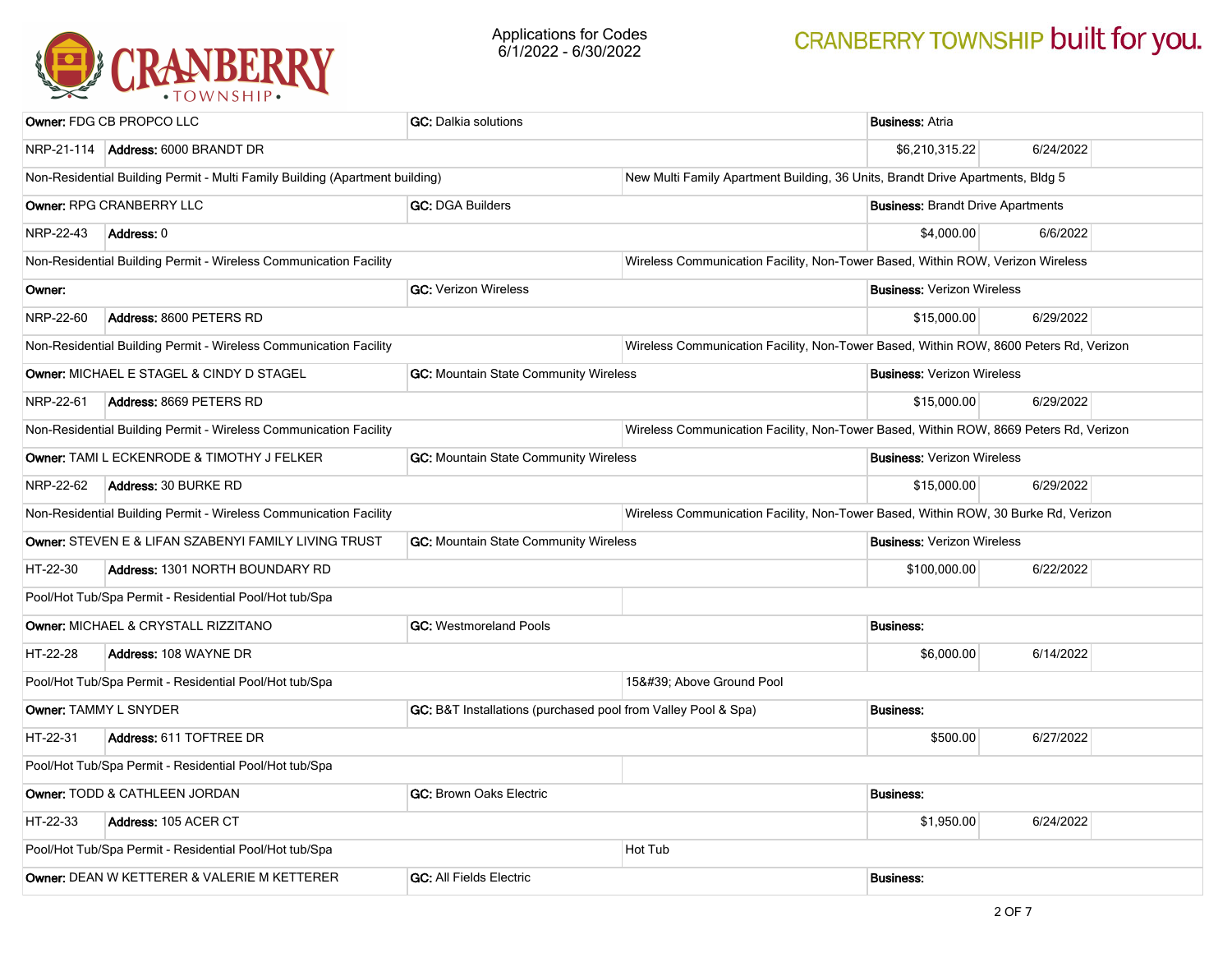

| HT-22-21                                                                                                 | Address: 3 ROLLING RD                                                          |                                     |                                                                            | \$4,900.00                       | 6/16/2022 |           |  |
|----------------------------------------------------------------------------------------------------------|--------------------------------------------------------------------------------|-------------------------------------|----------------------------------------------------------------------------|----------------------------------|-----------|-----------|--|
| Pool/Hot Tub/Spa Permit - Residential Pool/Hot tub/Spa                                                   |                                                                                |                                     | 21' ABOVE GROUND POOL                                                      |                                  |           |           |  |
| GC:<br>Owner: JANICE J DEMME & JOHN W DEMME                                                              |                                                                                |                                     | <b>Business:</b>                                                           |                                  |           |           |  |
| HT-22-22                                                                                                 | Address: 245 OLD FARM RD                                                       |                                     |                                                                            | \$10,000.00                      | 6/24/2022 |           |  |
|                                                                                                          | Pool/Hot Tub/Spa Permit - Residential Pool/Hot tub/Spa                         |                                     | Installation of Above Ground Pool, (18'x33' Oval) 54" Depth, Self Guarding |                                  |           |           |  |
|                                                                                                          | Owner: SHANNON N & ANDREW J VETTERLY                                           | <b>GC: D&amp;C Pool Contractors</b> |                                                                            | <b>Business:</b>                 |           |           |  |
| HT-22-27                                                                                                 | Address: 117 KIMBERWICKE CT                                                    |                                     |                                                                            | \$75,000.00                      | 6/6/2022  |           |  |
|                                                                                                          | Pool/Hot Tub/Spa Permit - Residential Pool/Hot tub/Spa                         |                                     | IN GROUND POOL WITH FENCE                                                  |                                  |           |           |  |
|                                                                                                          | Owner: DANIEL L YARNALL & NICOLE SZALLA                                        | <b>GC: Paradise Pools</b>           |                                                                            | <b>Business:</b>                 |           |           |  |
| HT-22-19                                                                                                 | Address: 136 MORNINGSIDE DR                                                    |                                     |                                                                            | \$24,680.00                      | 6/9/2022  |           |  |
|                                                                                                          | Pool/Hot Tub/Spa Permit - Residential Pool/Hot tub/Spa                         |                                     | In-ground Swimming Pool, (14' X 36') Fiberglass with Safety Cover          |                                  |           |           |  |
|                                                                                                          | Owner: JOSHUA J & KATHRYN D LIGHTCAP                                           | <b>GC:</b> Alpine Pools Inc         |                                                                            | <b>Business:</b>                 |           |           |  |
|                                                                                                          | RMOD-22-95 Address: 221 STRAWBERRY CIR                                         |                                     |                                                                            | \$170,000.00                     | 6/9/2022  |           |  |
| Residential Building Permit - Modifications to Existing - Addition<br>Addition                           |                                                                                |                                     |                                                                            |                                  |           |           |  |
| Owner: STEPHANIE A SATTERFIELD & PHILIP A SATTERFIELD<br><b>GC:</b> Krain Construction                   |                                                                                |                                     |                                                                            | <b>Business:</b>                 |           |           |  |
| RMOD-22-88 Address: 511 SARAH DR                                                                         |                                                                                |                                     |                                                                            | \$8,000.00                       | 6/2/2022  |           |  |
| Residential Building Permit - Modifications to Existing - Deck >30" from grade                           |                                                                                |                                     | 20x16 DECK WITH STAIRS                                                     |                                  |           |           |  |
| <b>GC:</b> Skerlec Contracting<br><b>Owner: CORINA A &amp; JUSTIN D PASTORE</b>                          |                                                                                |                                     |                                                                            | <b>Business:</b>                 |           |           |  |
|                                                                                                          | RMOD-22-94 Address: 212 MOYER HILL DR                                          |                                     |                                                                            | \$7,500.00                       | 6/22/2022 | 6/29/2022 |  |
|                                                                                                          | Residential Building Permit - Modifications to Existing - Deck >30" from grade |                                     | 12x20 deck attached to house, no stairs                                    |                                  |           |           |  |
|                                                                                                          | Owner: SRAVYA GOUD KURREMULA & KARTHEEK PALUSA                                 | GC:                                 |                                                                            | <b>Business: Kartheek Palusa</b> |           |           |  |
| RMOD-22-96 Address: 109 BLUE RIDGE DR                                                                    |                                                                                |                                     |                                                                            | \$24,000.00                      | 6/8/2022  |           |  |
| 16x17 DECK WITH STAIRS<br>Residential Building Permit - Modifications to Existing - Deck >30" from grade |                                                                                |                                     |                                                                            |                                  |           |           |  |
| GC:<br>Owner: MAREAH A & MICHAEL B GARVER JR                                                             |                                                                                |                                     | <b>Business: Michael Garver</b>                                            |                                  |           |           |  |
| RMOD-22-75 Address: 304 WOODMONT DR                                                                      |                                                                                |                                     |                                                                            | \$55,000.00                      | 6/6/2022  | 6/23/2022 |  |
| Residential Building Permit - Modifications to Existing - Deck >30" from grade                           |                                                                                |                                     | Removal of Lower Deck and Rebuild Even with Mid Level Deck(15' X 16')      |                                  |           |           |  |
| GC:<br>Owner: JOHN F SHELLEY III & JANE SHELLEY                                                          |                                                                                |                                     |                                                                            | <b>Business: Jack Shelley</b>    |           |           |  |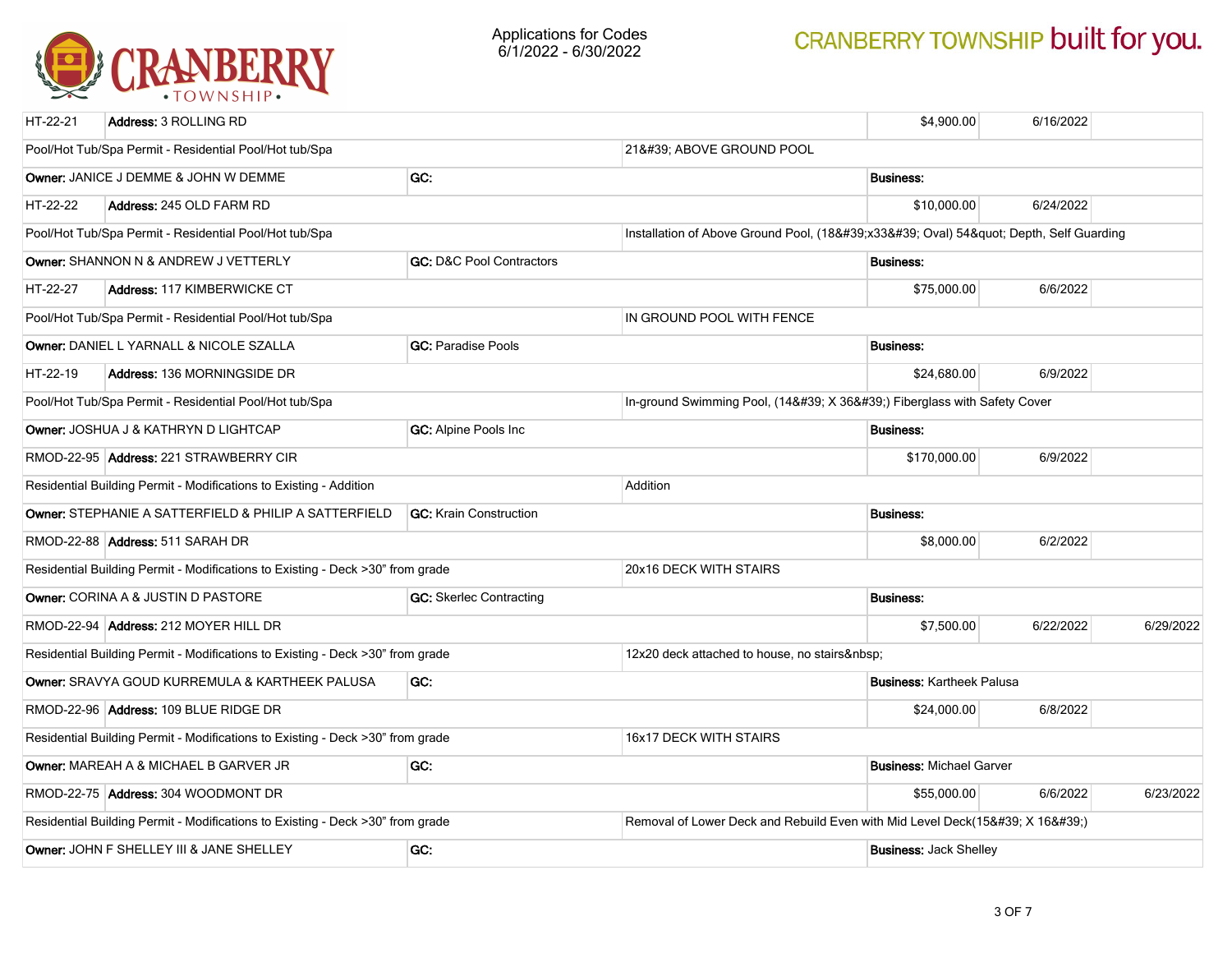

| RMOD-22-<br>111                                                                                        | Address: 323 HUMMINGBIRD CIR                                                   |                                        |                                                                     | \$16,413.00                                            | 6/29/2022 |  |
|--------------------------------------------------------------------------------------------------------|--------------------------------------------------------------------------------|----------------------------------------|---------------------------------------------------------------------|--------------------------------------------------------|-----------|--|
| Residential Building Permit - Modifications to Existing - Deck >30" from grade                         |                                                                                |                                        | DECK OVER 30" WITH STAIRS                                           |                                                        |           |  |
| GC:<br>Owner: DAVID R & ELIZABETH C MAGUIRE                                                            |                                                                                |                                        |                                                                     | <b>Business:</b> David & Elizabeth Maguire             |           |  |
| RMOD-22-<br>101                                                                                        | Address: 312 WINCHESTER CT                                                     |                                        |                                                                     | \$25,100.00                                            | 6/16/2022 |  |
|                                                                                                        | Residential Building Permit - Modifications to Existing - Deck >30" from grade |                                        | 16x14 Deck with Stairs                                              |                                                        |           |  |
|                                                                                                        | Owner: DEBRA R MANES & STEVEN M MANES                                          | GC:                                    |                                                                     | <b>Business: Steven &amp; Debra MANES</b>              |           |  |
| RMOD-22-<br>104                                                                                        | Address: 101 BUCKS RD                                                          |                                        |                                                                     | \$9,500.00                                             | 6/23/2022 |  |
|                                                                                                        | Residential Building Permit - Modifications to Existing - Deck >30" from grade |                                        | 12x12 DECK WITH STAIRS                                              |                                                        |           |  |
|                                                                                                        | Owner: DEAN KOHANYI & JULIE KOHANYI                                            | GC:                                    |                                                                     | <b>Business: Julie Kohanyi</b>                         |           |  |
|                                                                                                        | RMOD-22-97 Address: 234 STRAWBERRY CIR                                         |                                        |                                                                     | \$30,000.00                                            | 6/10/2022 |  |
|                                                                                                        | Residential Building Permit - Modifications to Existing - Deck >30" from grade | DECK WITH ROOF AND STAIRS              |                                                                     |                                                        |           |  |
|                                                                                                        | Owner: WILLIAM A OCH & MICHELE L OCH                                           | <b>GC: Brock Campbell Construction</b> |                                                                     | <b>Business:</b>                                       |           |  |
| RMOD-22-<br><b>Address: 701 DAUPHIN DR</b><br>103                                                      |                                                                                |                                        |                                                                     | \$25,000.00                                            | 6/23/2022 |  |
| Residential Building Permit - Modifications to Existing - Porch/Deck Roof                              |                                                                                |                                        |                                                                     | 6x17 Front Deck with Roof and 6x10 Side Deck with Roof |           |  |
|                                                                                                        | Owner: DOREEN MCSWEENY                                                         | GC:                                    |                                                                     | <b>Business:</b>                                       |           |  |
| RMOD-22-<br>107                                                                                        | Address: 202 HUNTING RIDGE TRL                                                 |                                        |                                                                     | \$44,000.00                                            | 6/29/2022 |  |
|                                                                                                        | Residential Building Permit - Modifications to Existing - Porch/Deck Roof      |                                        | Roof Over Existing Deck                                             |                                                        |           |  |
|                                                                                                        | Owner: SHONNA-NICOLE A ASH & ROBERT S ASH                                      | GC:                                    |                                                                     | <b>Business: Shonna Ash</b>                            |           |  |
| <b>RMOD-22-</b><br>109                                                                                 | Address: 109 RIDGEMONT DR                                                      |                                        |                                                                     | \$50,000.00                                            | 6/29/2022 |  |
| Residential Building Permit - Modifications to Existing - Porch/Deck Roof                              |                                                                                |                                        | Roof over Patio, 24'9"x17'7", with Fireplace                        |                                                        |           |  |
| Owner: ANTHONY J & TRACY PANTONI<br>GC:                                                                |                                                                                |                                        |                                                                     | <b>Business: AJ and Tracy Pantoni</b>                  |           |  |
| RMOD-22-<br>Address: 178 WOODBINE DR<br>100                                                            |                                                                                |                                        |                                                                     | \$10,000.00                                            | 6/15/2022 |  |
| Residential Building Permit - Modifications to Existing - Porch/Deck Roof<br>8x8 Front Porch with Roof |                                                                                |                                        |                                                                     |                                                        |           |  |
| Owner: BARBARA E CZERWINSKI & THOMAS C CZERWINSKI<br><b>GC: HMK Contruction LLC</b>                    |                                                                                |                                        |                                                                     | <b>Business:</b>                                       |           |  |
|                                                                                                        | RMOD-22-92 Address: 217 ERIN DR                                                |                                        |                                                                     | \$70,000.00                                            | 6/10/2022 |  |
| Residential Building Permit - Modifications to Existing - Porch/Deck Roof                              |                                                                                |                                        | Patio Roof (20' x 27' 5") with Wood Framed and Brick Veneer Chimney |                                                        |           |  |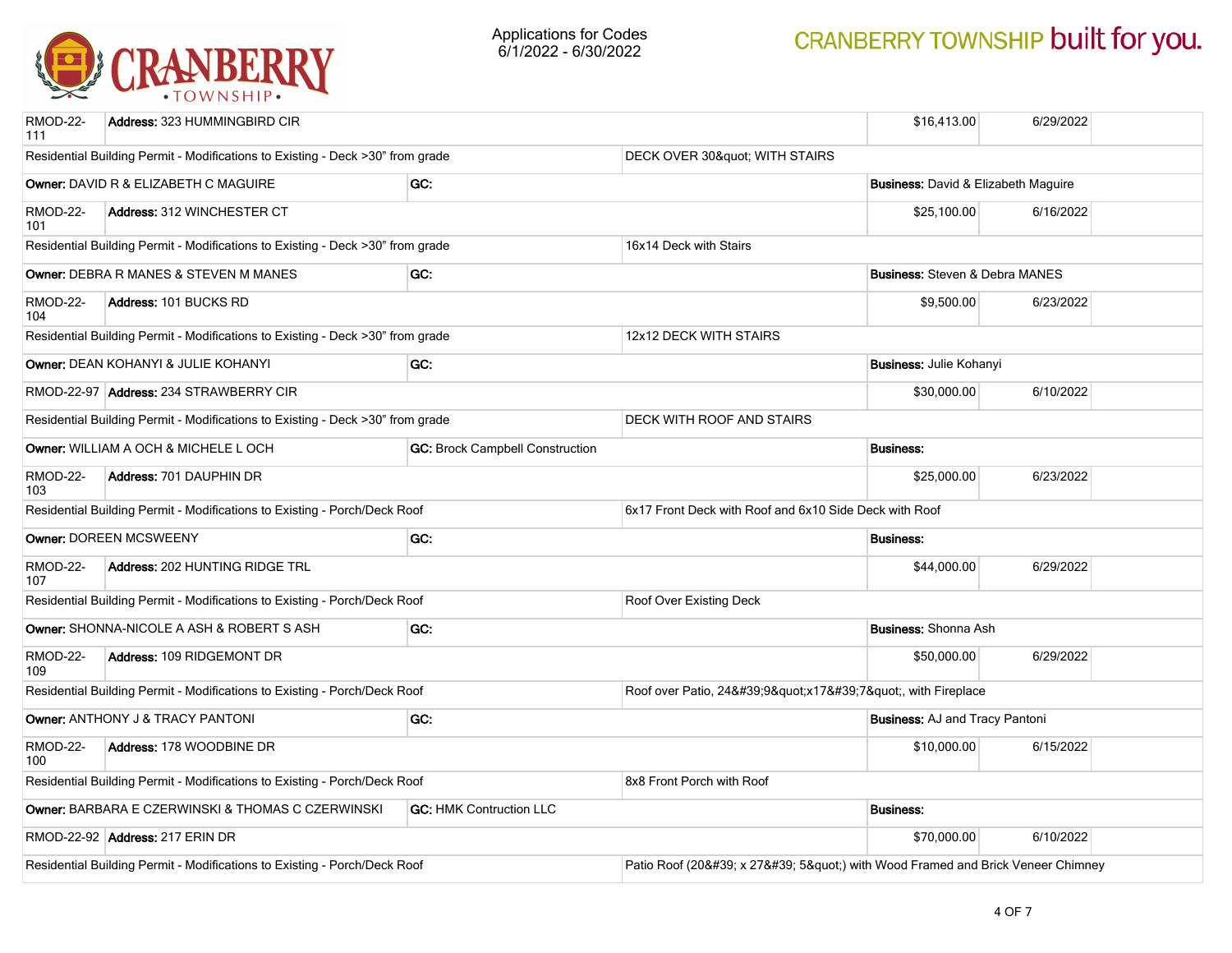

| <b>Owner: JAMIE R &amp; LAURA MAE THOMAS</b>                                                                |                                                                           | GC:                                             |                                                                          | <b>Business: Laura Thomas</b> |           |  |  |
|-------------------------------------------------------------------------------------------------------------|---------------------------------------------------------------------------|-------------------------------------------------|--------------------------------------------------------------------------|-------------------------------|-----------|--|--|
| RMOD-22-91 Address: 116 YORK RD                                                                             |                                                                           |                                                 | \$2,300.00                                                               | 6/3/2022                      | 6/20/2022 |  |  |
| Residential Building Permit - Modifications to Existing - Porch/Deck Roof<br><b>ROOF OVER EXISTING DECK</b> |                                                                           |                                                 |                                                                          |                               |           |  |  |
| Owner: BARBARA BINDEWALD                                                                                    |                                                                           | GC: Walter O'Neill (individual, not a business) |                                                                          | <b>Business:</b>              |           |  |  |
| RMOD-22-<br>102                                                                                             | Address: 124 MACINTOSH CT                                                 |                                                 |                                                                          | \$18,000.00                   | 6/14/2022 |  |  |
|                                                                                                             | Residential Building Permit - Modifications to Existing - Porch/Deck Roof |                                                 | 14x16 Roof Over Existing Deck                                            |                               |           |  |  |
| Owner: KUANG-YEW LIU & CHUNG NING LIU                                                                       |                                                                           | GC:                                             |                                                                          | <b>Business: Carol Liu</b>    |           |  |  |
| RMOD-22-93 Address: 913 GREGORY CT                                                                          |                                                                           |                                                 |                                                                          | \$15,000.00                   | 6/7/2022  |  |  |
|                                                                                                             | Residential Building Permit - Modifications to Existing - Porch/Deck Roof |                                                 | Roof Over Patio                                                          |                               |           |  |  |
| Owner: SHAWN R & LAUREN L DEBERRY                                                                           |                                                                           | <b>GC: Pergoluxe</b>                            |                                                                          | <b>Business:</b>              |           |  |  |
| RMOD-22-87 Address: 433 DEERFIELD DR                                                                        |                                                                           |                                                 |                                                                          | \$45,000.00                   | 6/29/2022 |  |  |
| Residential Building Permit - Modifications to Existing - Porch/Deck Roof                                   |                                                                           |                                                 | Deck with Roof and Deck Around Pool, 12'x20' and 10'x16'                 |                               |           |  |  |
| <b>Owner: MARK P &amp; SHARI A MURPHY</b>                                                                   |                                                                           | GC:                                             |                                                                          | <b>Business: mark murphy</b>  |           |  |  |
| RMOD-22-90 Address: 511 FOXWOOD DR                                                                          |                                                                           |                                                 |                                                                          | \$80,000.00                   | 6/14/2022 |  |  |
| Residential Building Permit - Modifications to Existing - Residential Accessory Structure                   |                                                                           |                                                 | Detached Two story Garage with a Stressed Deck and a Covered Rear Porch. |                               |           |  |  |
| Owner: MICHAEL P & REBECCA A SARGO<br>GC:                                                                   |                                                                           |                                                 | <b>Business: Michael Sargo</b>                                           |                               |           |  |  |
| RMOD-22-99 Address: 303 APRICOT CT                                                                          |                                                                           |                                                 |                                                                          | \$5,000.00                    | 6/14/2022 |  |  |
| Residential Building Permit - Modifications to Existing - Residential Accessory Structure                   |                                                                           |                                                 | 12x15 Gazebo                                                             |                               |           |  |  |
|                                                                                                             | Owner: CHRISTOPHER HERREM & MICHELLE HERREM                               | <b>GC: Milliken Construction</b>                |                                                                          | <b>Business:</b>              |           |  |  |
| <b>RMOD-22-</b><br>105                                                                                      | Address: 356 VALERIE DR                                                   |                                                 |                                                                          | \$29,000.00                   | 6/20/2022 |  |  |
|                                                                                                             | Residential Building Permit - Modifications to Existing - Solar Install   |                                                 | ROOF MOUNTED SOLAR PANELS                                                |                               |           |  |  |
| GC:<br>Owner: RYAN & LATASHA AHL                                                                            |                                                                           |                                                 | <b>Business: Ryan Ahl</b>                                                |                               |           |  |  |
| RMOD-22-<br>Address: 804 TROWBRIDGE PL<br>106                                                               |                                                                           |                                                 | \$36,000.00                                                              | 6/27/2022                     |           |  |  |
| Residential Building Permit - Modifications to Existing - Solar Install                                     |                                                                           |                                                 | <b>ROOF MOUNTED SOLAR PANELS</b>                                         |                               |           |  |  |
| GC:<br>Owner: DAVID & LAURA M OBYC                                                                          |                                                                           |                                                 |                                                                          | <b>Business: David Obyc</b>   |           |  |  |
| RMOD-22-89 Address: 249 JACLYN DR                                                                           |                                                                           |                                                 |                                                                          | \$19,000.00                   | 6/11/2022 |  |  |
| Residential Building Permit - Modifications to Existing - Solar Install                                     |                                                                           |                                                 | Roof Mounted Solar Photovoltaic System (7.60 kW AC)                      |                               |           |  |  |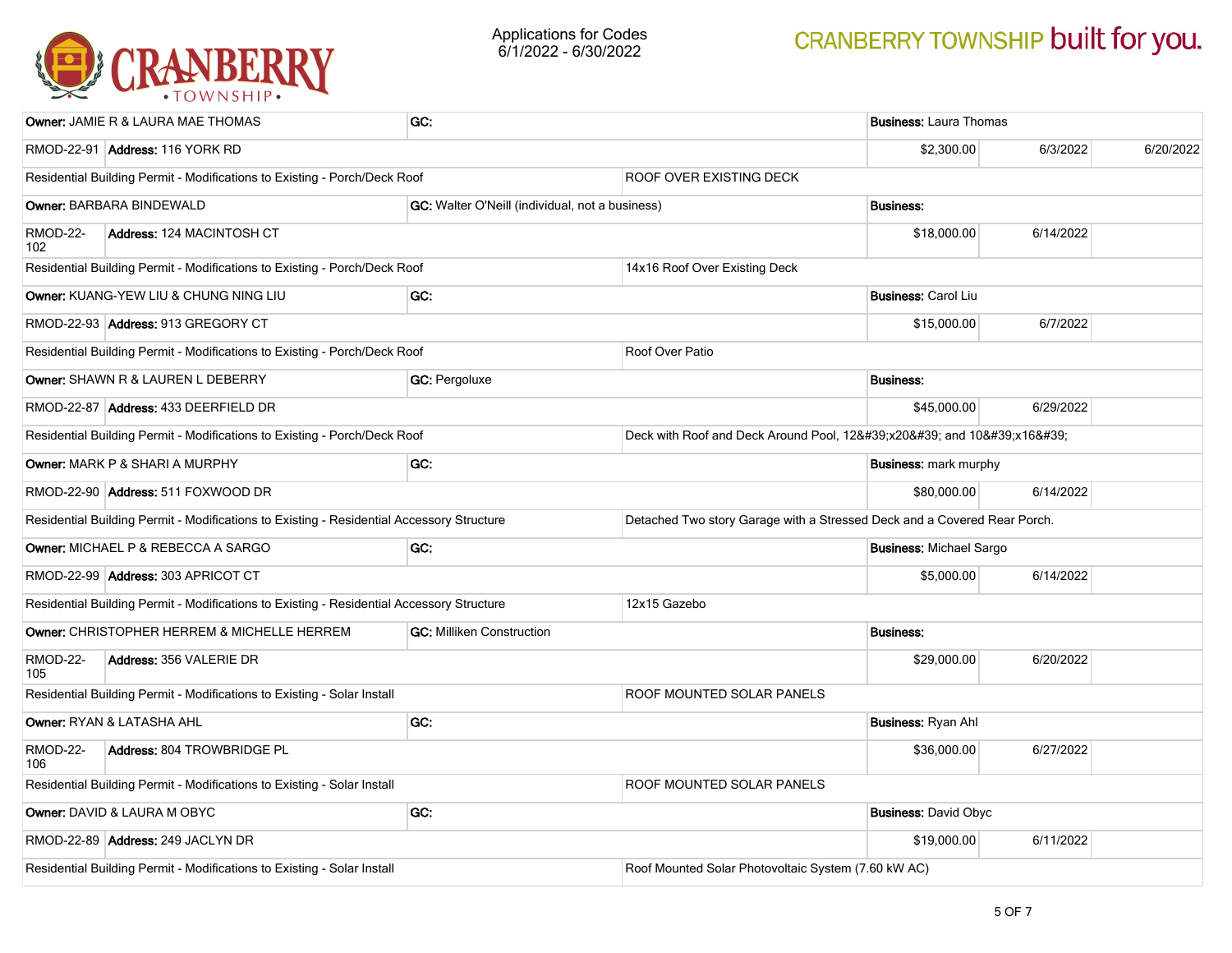

| <b>Owner: BENJAMIN C &amp; LINDSAY M SHUMATE</b>                         | GC:                                                                                             |                                                                                                 | <b>Business: Ben Shumate</b>    |           |  |
|--------------------------------------------------------------------------|-------------------------------------------------------------------------------------------------|-------------------------------------------------------------------------------------------------|---------------------------------|-----------|--|
| RMOD-22-86 Address: 305 COSETTE DR                                       |                                                                                                 |                                                                                                 |                                 | 6/21/2022 |  |
| Residential Building Permit - Modifications to Existing - Solar Install  |                                                                                                 |                                                                                                 |                                 |           |  |
| GC:<br>Owner: JOHN & RATTANA CENEDELLA                                   |                                                                                                 |                                                                                                 | <b>Business: John Cenedella</b> |           |  |
| RMOD-22-76 Address: 228 BOARDWALK DR                                     |                                                                                                 |                                                                                                 | \$28,800.00                     | 6/6/2022  |  |
| Residential Building Permit - Modifications to Existing - Solar Install  |                                                                                                 | ROOF MOUNTED SOLAR PANELS                                                                       |                                 |           |  |
| Owner: STEVEN J & CHELSEA A BASSEN                                       | GC:                                                                                             |                                                                                                 | <b>Business:</b> Steve J Bassen |           |  |
| RNEW-22-68 Address: 714 WITHERS PARK DR                                  |                                                                                                 |                                                                                                 | \$453,850.76                    | 6/1/2022  |  |
| Residential Building Permit - New Construction - Single Family Residence |                                                                                                 | TWO STORY SINGLE FAMILY RESIDENCE. UNFINISHED LOWER LEVEL                                       |                                 |           |  |
| Owner: MEEDER FAMILY LP                                                  | <b>GC: CHARTER HOMES</b>                                                                        |                                                                                                 | <b>Business:</b>                |           |  |
| RNEW-22-64 Address: 708 WITHERS PARK DR                                  |                                                                                                 |                                                                                                 | \$423,883.59                    | 6/1/2022  |  |
| Residential Building Permit - New Construction - Single Family Residence |                                                                                                 | TWO STORY SINGLE FAMILY RESIDENCE, UNFINISHED LOWER LEVEL                                       |                                 |           |  |
| Owner: MEEDER FAMILY LP                                                  | <b>GC:</b> Charter Homes                                                                        |                                                                                                 | <b>Business:</b>                |           |  |
| RNEW-22-66 Address: 506 MONARCH CIR                                      |                                                                                                 | \$813,982.76                                                                                    | 6/3/2022                        |           |  |
| Residential Building Permit - New Construction - Single Family Residence |                                                                                                 | Two story single family residence, partial finished lower level, habitable attic and rear deck. |                                 |           |  |
| Owner: JASON P & STEPHANIE G REESE<br><b>GC: Infinity Custom Homes</b>   |                                                                                                 |                                                                                                 | <b>Business:</b>                |           |  |
| RNEW-22-67 Address: 516 MONARCH CIR                                      |                                                                                                 | \$835,583.85                                                                                    | 6/3/2022                        |           |  |
| Residential Building Permit - New Construction - Single Family Residence |                                                                                                 | Two story single family residence, partial finished lower level, habitable attic and rear deck. |                                 |           |  |
| Owner: BRIAN E & BRIANNE E STIMMEL                                       | <b>GC: Infinity Custom Homes</b>                                                                |                                                                                                 | <b>Business:</b>                |           |  |
| RNEW-22-70 Address: 9605 GOEHRING RD                                     |                                                                                                 |                                                                                                 | \$1,249,194.43                  | 6/14/2022 |  |
| Residential Building Permit - New Construction - Single Family Residence | TWO STORY SINGLE FAMILY RESIDENCE, PARTIAL FINISHED LOWER LEVEL, COVERED REAR<br><b>DECK</b>    |                                                                                                 |                                 |           |  |
| Owner: HEATHER MIFFLIN FEJES & ZACHARY M FEJES                           | GC: Anthony Custom Homes, LLC                                                                   |                                                                                                 | <b>Business:</b>                |           |  |
| RNEW-22-69 Address: 715 IVY LN                                           |                                                                                                 | \$832,436.03                                                                                    | 6/24/2022                       |           |  |
| Residential Building Permit - New Construction - Single Family Residence | TWO STORY SINGLE FAMILY RESIDENCE, PARITAL FINISHED LOWER LEVEL AND COVERED<br><b>REAR DECK</b> |                                                                                                 |                                 |           |  |
| Owner: PINEWOOD LAND PARTNERS<br><b>GC: Infinity Custom Homes</b>        |                                                                                                 | <b>Business:</b>                                                                                |                                 |           |  |
| RNEW-22-72 Address: 213 FALCON LN                                        |                                                                                                 | \$975.262.60                                                                                    | 6/17/2022                       |           |  |
| Residential Building Permit - New Construction - Single Family Residence | TWO STORY SINGLE FAMILY RESIDENCE, PARTIAL FINISHED LOWER LEVEL.                                |                                                                                                 |                                 |           |  |